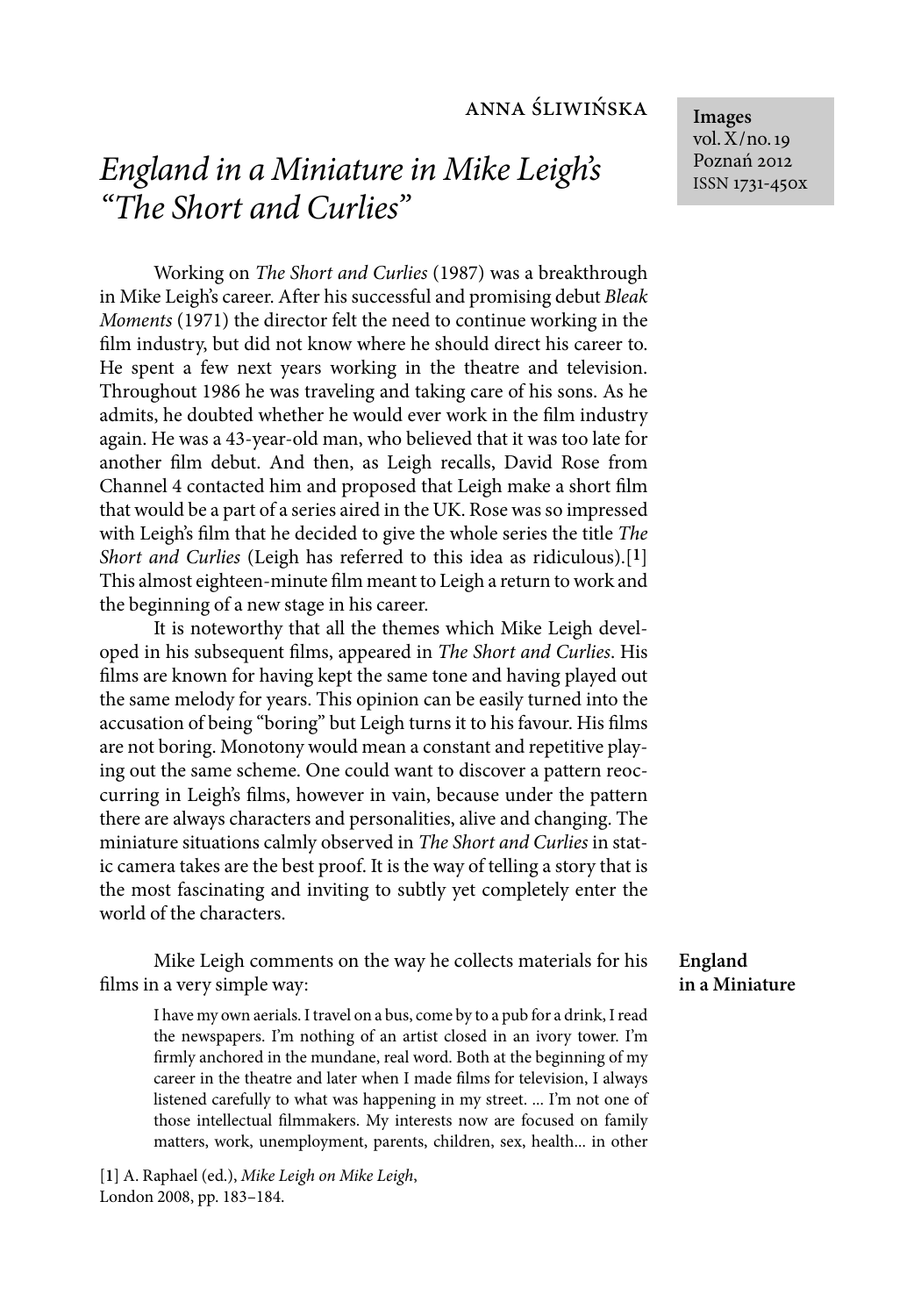words: life! Because of my age, I found my way to cinema in the period of the explosion of the New Wave, but, funnily enough, those directors didn't influence me. I consider Jean Renoir to be my only master. I admire his intelligence, humanism, and his ability to grasp what is unique. Renoir is my roots and my role model.[**2**]

This ordinary, everyday observation gave rise to the plot of *The Short and Curlies*, revolving around a love affair of Joy (Sylvestra Le Touzel), a young woman working at a chemist's and Clive (David Thewlis), a man who communicates with her only by means of his humourless jokes. Another story in the film is a complicated relationship of an eccentric hairdresser Betty (Alison Steadman), who is more interested in the life of the pharmacist than in the life of her own daughter Charlene (Wendy Nottingham). The story is told in a series of short scenes and ideally matches the English expression "to get/have someone by the short and curlies", which means "to control someone, to make someone be in a situation with no way out". So it is only seemingly all about new hairstyles of Joy (hair can also be "short and curly"), but in fact it is, which is characteristic of Mike Leigh's later work, a story about being entangled in relationships with other people (often your family). What is interesting, the pessimism (all the time balancing between tears and laughter), which was present in Leigh's early work, with time becomes more and more optimistic. In such films as *Secrets and Lies or All or Nothing*, despite numerous twists, the finale will bring a cleansing conversation and promise a bright future. Leigh did not give this chance to the characters of *The Short and Curlies*.

Short scenes from the life of the English in *The Short and Curlies* can be seen in each scene of the film. From details such as a street with a perfectly straight terrace of houses with small gardens to social questions that are constant in the British culture. As Ewa Mazierska says: "Mike Leigh was once called the painter of miniatures – his films and TV productions for which he is equally praised and admired, concentrate on life of «small people with small gardens»."[**3**]

The director's vision meets here with the idea that has been paramount to contemporary British filmmakers. The realism of the British street in Leigh's films has a double role: it perceptively comments on the current events and at the same time it shows a great deal of psychological insight which makes it possible to enter the world of the characters. However, there is no intrusion into the psyche of the characters in the form of internal monologues. They are described by means of observation and their social interactions. It should be stressed, however, that in spite of the fact that we look at Leigh's films from the perspective of social questions, the director denies that his cinema is social cinema:

[**2**] *Tropiciel prawdy*, the interview with Mike Leigh made by Michel Rebichon for *Studio* magazine 1996, issue 114, ed. M. Oleksiewicz, "Kino" 1997, issue 4, p. 51. [3] E. Mazierska, *Z czułością*, "Kino" 1997, issue 3, p. 37.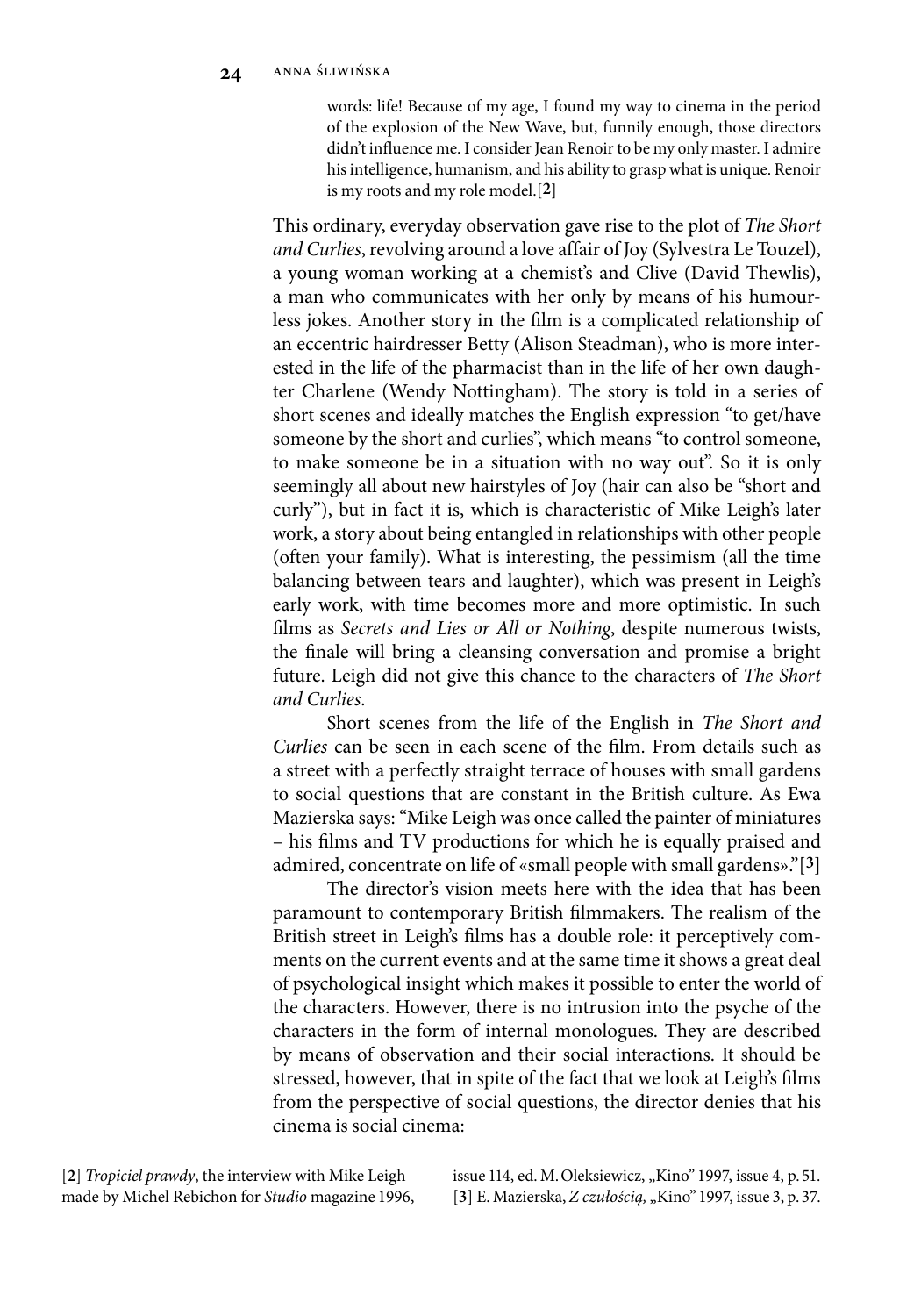... Cinema is the tool of propaganda. Hitler was well aware of it. So I'm not going to try to look like a committed director, I just want the audience to discover the feelings, emotions of the film characters and, through their stories, learn to better understand others. I'd rather say that I do a social criticism by means of observational cinema, without being pompous or ostentatious.[**4**]

His words, obviously with some fake modesty, express the attitude that reveals a social bent. Leigh is right when he refuses to be given a tag of a committed artist, but he admits that he does social criticism. It becomes the element which gives his films an authentic dimension. Ewa Mazierska, when writing about *Secret and Lies,* highlights the fact that this is because they touch on the social issues, Leigh's film are so real.

However, in Leigh films one does not sense platitude or fakeness. I believe this is partly because the author is sensitive to details – the dialogues and the décor, or convincing actors' play (most of characters are played by permanent Leigh's collaborators: Timothy Spall, Phyllis Logan, Claire Rushbrook); partly it is because of the sole shape of the presented reality. What I mean is that in the contemporary Britain governed by the Tories the social boundaries have become ever tighter; there is more of conformism and identifying oneself with the values and way of thinking characteristic of one's own social class. One might say that in Britain reality has reached, or rather lowered to, the stereotype."[**5**]

Leigh's social commitment is also expressed in the cult of work, which becomes the paramount element of the miniatures he presents. In *The Short and Curlies* we get to know the two main female characters at work – at a hairdresser's and at a chemist's. The director shows ordinary modest people whose lives are important and valuable, because they have been sanctified by work. Leigh tries to emphasise the fact that ordinary people are no different than those who have succeeded. However, he is not interested in showing and diagnosing the existence in poverty. In this sense he is not a socially committed artist. For him it is crucial to look at the world of people who, in spite of the fact that they live on the lowest social level, experience the same problems as others. One of these problems is, naturally, the lack of communication with another human being. In this sense, the poverty of characters means that they are also mentally poor. They do not build normal, healthy relationships with others, because they are too upset and too tired of the futility of their daily grind. It can be clearly seen in the tired, slouched body posture of Betty and in the poor décor in the *The Short and Curlies* characters' homes. Hopelessness and helplessness gag the characters and let them communicate only by means of clichés (Clive's jokes) and mumbled monologues (Betty's chatter). In a review of *Secret and Lies,* Ewa Mazierska writes:

[**4**] *Tropiciel prawdy...*, op. cit., p. 51. [**5**] E. Mazierska, op. cit., p. 37.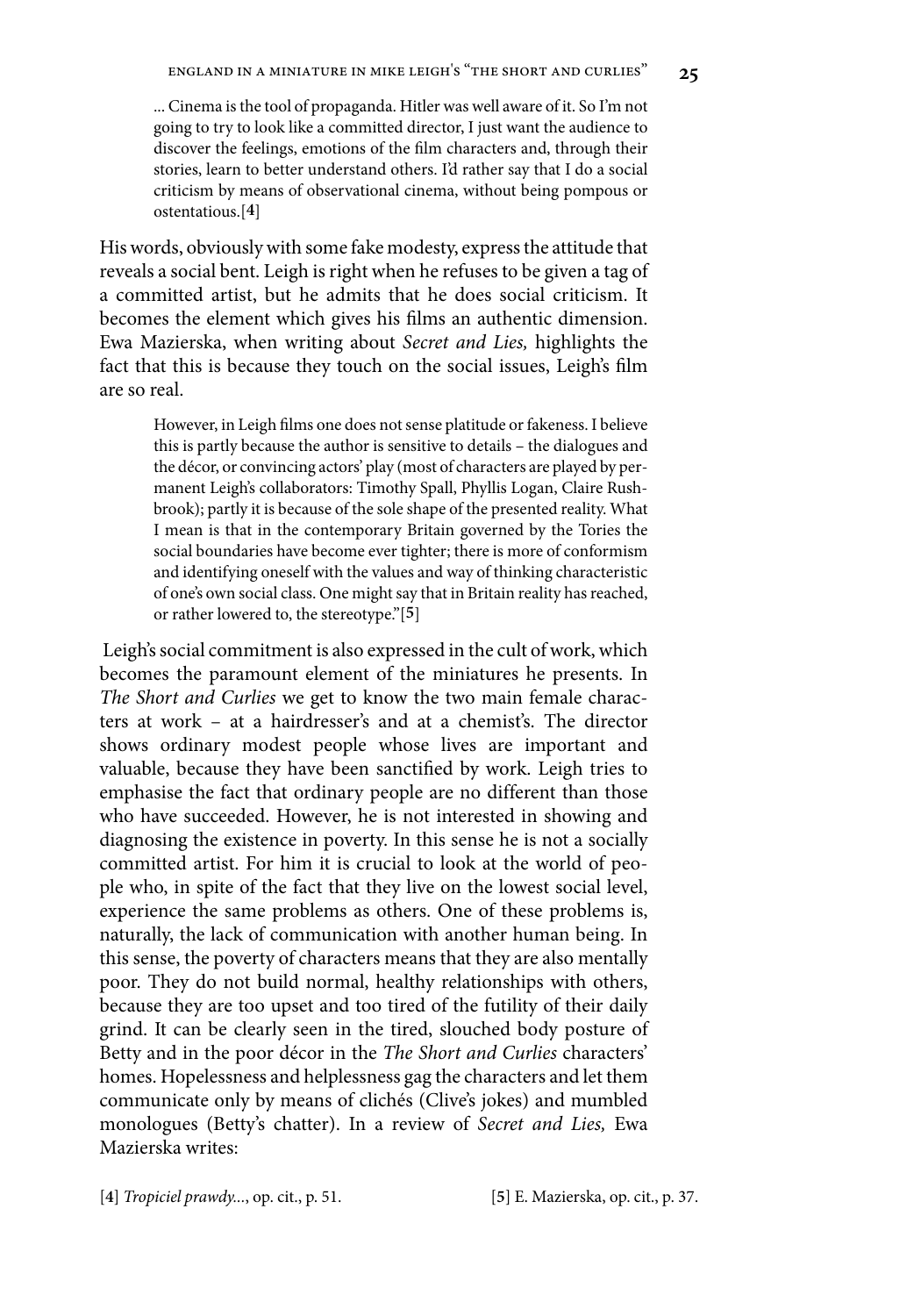The most important issue is the lack of communication. It is worth noticing that Leigh dealt with this problem before. Characters sitting at café tables unable to utter a single complete sentence, or chattering at the parties in a way that embarrasses both their interlocutors and themselves, were abundant in *Bleak Moments*, *High Hopes* and *Abigail Party*. Probably no other contemporary director has proved it that subtle intellectuals and well born people do not have a monopoly for existential problems, neuroses, alienation or inhibitions in communication – office workers, small business owners or factory workers can also suffer from them.[**6**]

England in a miniature presented in Leigh's films relate to the frequently discussed reference to the soap opera genre, which is subtly suggested by Mazierska in the review mentioned above:

> [Leigh – A.Ś.] in different ways refers to the earlier films: *Life is Sweet*, *High Hopes* or *Bleak Moments*. Like in those films, he draws heavily upon the means that are associated with television. Similarly, in the centre of attention of the director is a family, or rather families – Leigh explores each of them and conducts detailed comparative studies.[**7**]

Indeed, Leigh's cinema uses the rules of television, but its reference to the genre cinema can be analysed even deeper – as aware arguing with the rules. According to Charles Altman, an expert on genre cinema, it is a ritual that makes repetition, and repetition exists so that the ritual can exist. Genre cinema was built on the basis of repetition, that is why the viewer can recognize the "other same". "Both in the inner-textual as intertextual aspect, the genre cinema use the same material".[**8**] This is what Leigh makes reference to, he chooses a known material, but for a completely different purpose than genre cinema-makers.

In Leigh's cinema the scheme described by Altman is the reference to a soap opera, in which a viewer accepts the world created by a director, because the viewer has seen such solutions in a thousand of other productions that built their power on being repetitive and predictable. However, Mike Leigh never sees his characters in genre dualism, but in each one he finds goodness and hope for a change. There is no soap opera, artificial division between the good and the wicked who should be punished according to the old scheme. There are real people suffering and fighting with their pain. That is why it turns out that even though they are closed in static takes with the British street in the background, they do not have a lot in common with the characters of *EastEnders* or *Coronation Street*.

As early as in the first scenes of *The Short and Curlies* featuring Betty and Charlene it can be seen that their relationship is a complicated one. The first conversation shows that the daughter is constantly displeased and withdrawn because of the offensive behaviour of the

> [**8**] Ch.F. Altman, *Towards a Theory of Genre Film*, Polish transl. of A. Helman, "Kino" 1987, issue 6, p. 21.

## **Family under Magnifying Glass**

[**6**] Ibidem, p. 37. [**7**] Ibidem.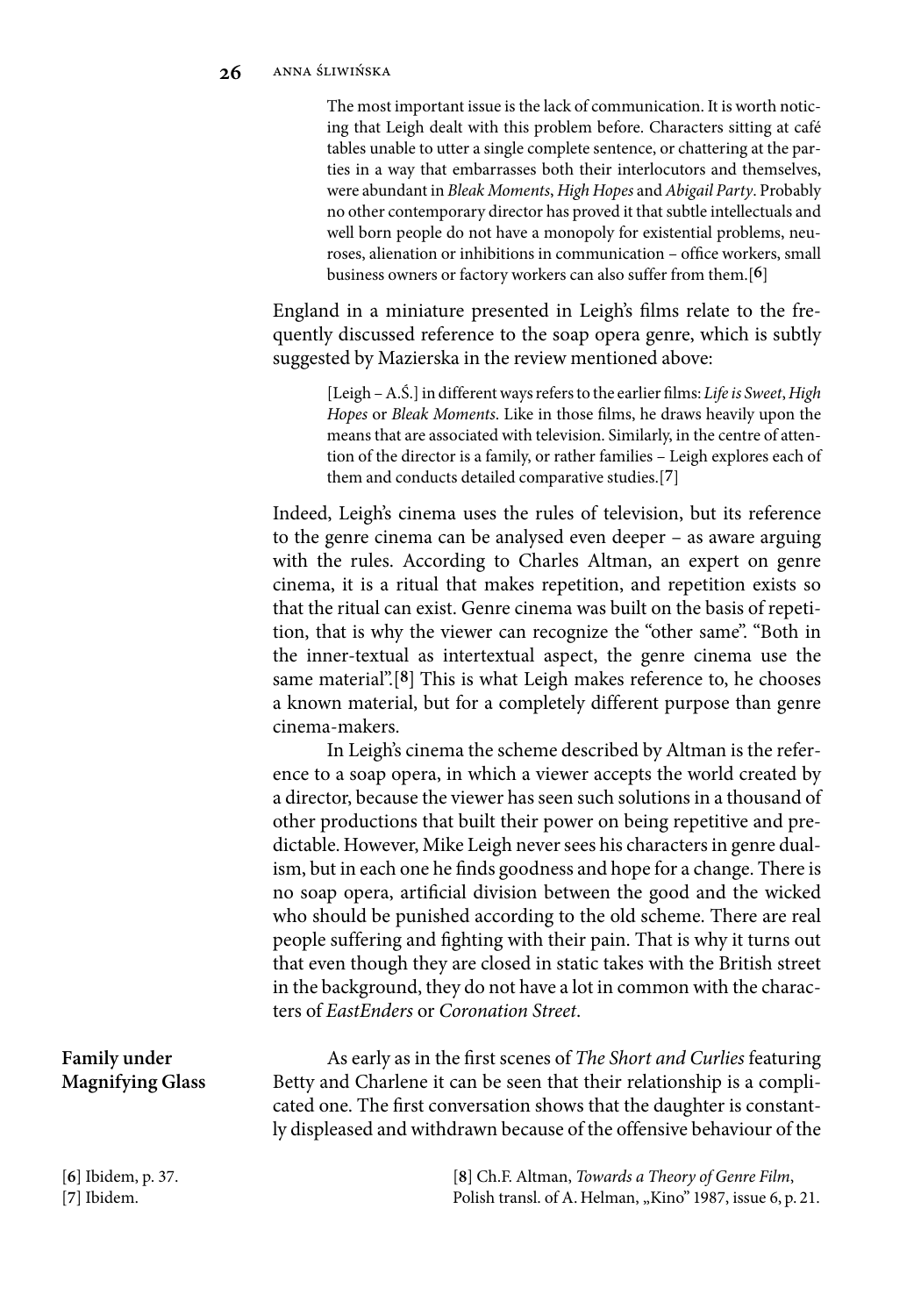mother. The mother is one of Mike Leigh's eccentric characters who are an explosive mixture of humour and undiagnosed insanity (such characters as Cynthia from *Secrets and Lies,* Poppy from *Happy-Go-Lucky*, or Mary from *Another Year* are each a masterpiece). The interactions of the women in the atmosphere of tension and silence of the daughter are contrasted with those in which Betty has a light-hearted banter with Joy.

The eccentric mother and the withdrawn daughter could become the characters who drive the plot in a soap opera world. Each conversation of Betty and Charlene results in inevitable failure. The lack of communication is exposed by the final scene in which the audience can clearly see that Charlene is heavily pregnant, but her mother is completely unaware of it and focused on choosing a new haircut for Joy.

In the final scene of *Secrets and Lies* (the best-known and most awarded of Leigh's films) one of the characters says the significant line about family relationships: "We're all in pain! Why can't we share our pain?".[**9**] This quote is not only an excellent comment on the situation in which the characters end up, but it also aptly sums up Mike Leigh's creative thought. His previous characters, most notably those from *The Short and Curlies* asked the same questions. But in the film from 1987 Leigh did not give them an optimistic answer. Many years later when asked about the further story of Joy and Clive, he said with irony that their relationship would probably last, but it shouldn't, because what kept them close together was a mere façade of jokes and conventions.[**10**] The scene in which Clive humiliates Joy right after their first intimate contact complements Leigh's words.

An equally bitter diagnosis could also be given to the relation of Betty and Charlene, who, although related, live next to each other. In *Secrets and Lies* the situation, also tragic, will turn out reverse. Here, slowly tightening family bonds lead to the optimistic finale in which, despite the previous dramas, the family becomes the source of new and unique strength. Only through relationship with others can one be able to rebuild a stable and harmonious world. The same theme will appear in the film *All or Nothing* which seems to be a natural continuation of *Secret and Lies*.[**11**]

Both in *The Short and Curlies*, and in the other mentioned films Leigh manages to do something that only the greatest manage to do. The genius of this director can be seen in his creation of reality which

- [**9**] Quotation from *Secrets and Lies.*
- [**10**] A. Raphael (ed.), op. cit., p. 187.

[**11**] It is worth noticing that in the 1980's Mike Leigh became a father of two sons. Even though the author of the present article does not believe in the autobiographical aspect of his stories, and will always support the idea of reading films as work independent from experiences and declarations of their makers, it cannot be ignored that it was in the late 1980's that the director's films become more family-oriented and this feature has become a constant element of his work (*The Short and Curlies*, *High Hopes, Life is Sweet, Secrets and Lies, All or Nothing, Another Year*). Also noticed by: R. Carney, L. Quart, *The films of Mike Leigh. Embracing the world,* Cambridge 2000, p. 274.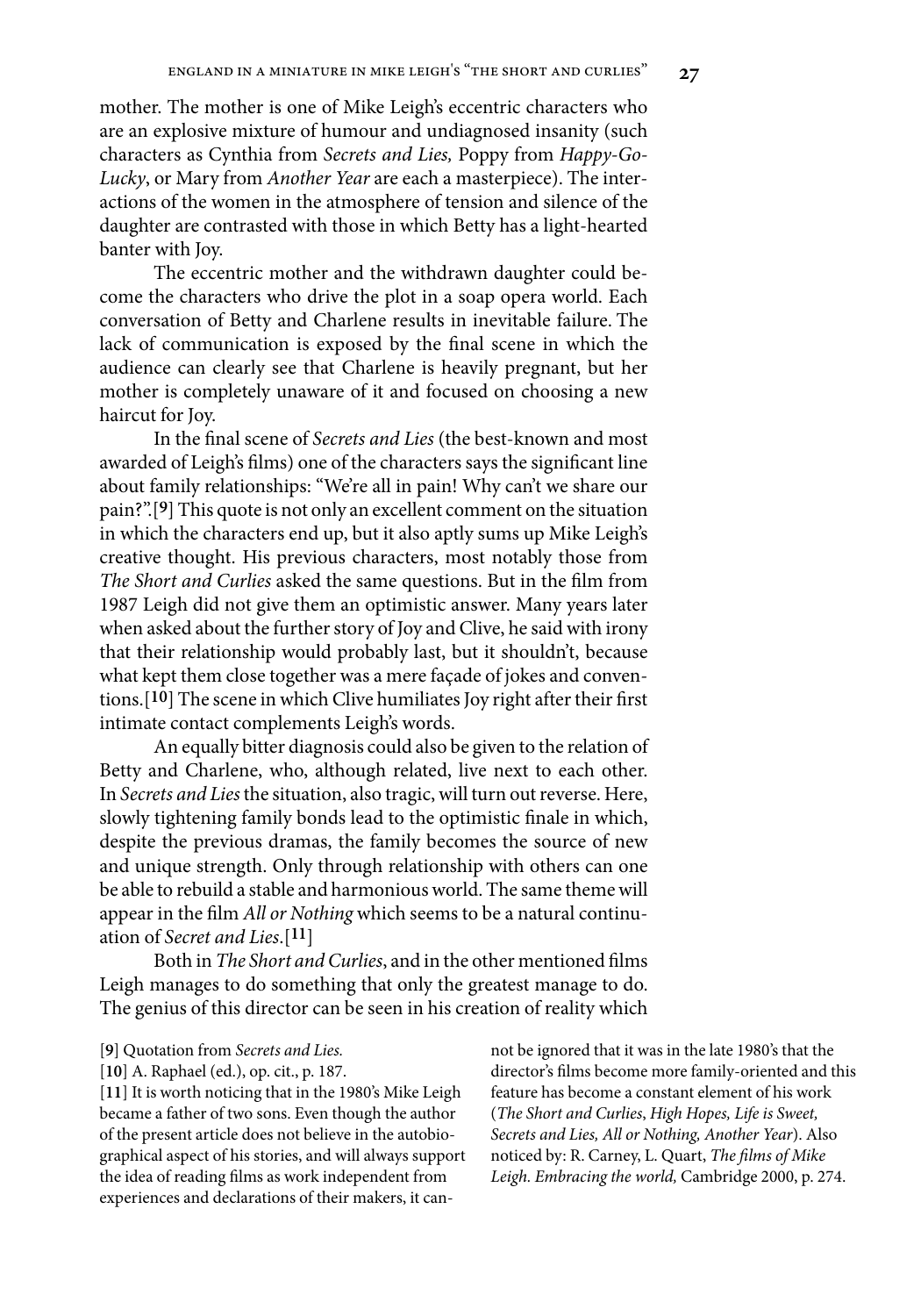#### **28** anna śliwińska

evoke both desperation and laughter. This laughter through tears not only makes it possible to release the tension built up by the development of a plot, but also to relate to the world on the screen. On the rules of projection-identification we penetrate the reality that could be our own. The director leads the viewer through the life of the characters, thanks to which one can see what is an everyday share of each person. Sometimes we burst into laughter, sometimes we cannot hold the tears coming to our eyes. Leigh on different reactions of people to *Secrets and Lies*:

... I am surprised at these reactions, people laugh and cry during the same scenes! There is a scene in which at a meeting with her black daughter in a café a mother reminds herself that she had slept with a black man. When shooting this scene, we thought that it was very dramatic. None of us had imagined that during this long (ten minutes!) shot anyone would laugh at this confession, but in Cannes people did laugh. I was surprised, but at the same time flattered that I am able to evoke such different emotions. I am afraid of films which don't give the viewer a choice, thrusting arbitrary emotions upon him. Cinema is a living matter".[**12**]

But it is hard to avoid the conclusion that Leigh's films as such are balancing on the verge of these two most extreme emotions. In *The Short and Curlies* we can see Charlene's tragedy – lonely, closed in her shell and dominated by her mother, but at the same time we are unable to unequivocally reject the attitude of the mother, whom we accept with her idiosyncrasies, nosiness and loquacity. This character was based on the heroine of the *Tokyo Story* directed by Yasujirō Ozu, regarded by Leigh to be an unsurpassed film-making master.

Despite all the prejudice, it is impossible not to like Betty. The way Alison Steadman plays this role remains in memory. She gives eccentric Betty the voice which balances between tears and laughter. She is able to discharge even the most bleak and the saddest moments thanks to her out-of-the-ordinary personality (similarly to Brenda Blethyn in *Secrets and Lies*).

When commenting on the issue of realism, Leigh says that art cannot be a real life, because it has to be organised in a certain way, it needs to be distilled. There is no place for coincidence, because it is based on a concrete plan and idea.[**13**] To make things even more complicated, the director believes that only actors can play real people. He never chooses to work with amateurs (Ken Loach does), because they would never be able to act authentically. So he chooses professionals whom he knows well and with whom he works for many months to reach a perfect result. And this result is nothing less than a sphere that is the closest to our reality. Leigh relies on balancing between the perfection in taking care of details, and improvisation.

[**12**] *Tropiciel prawdy*, op. cit., p. 51. [**13**] H. Movshovitz (ed.), *Mike Leigh: Interviews*, Jackson 2000, p. 132.

#### **Close Circle of Friends**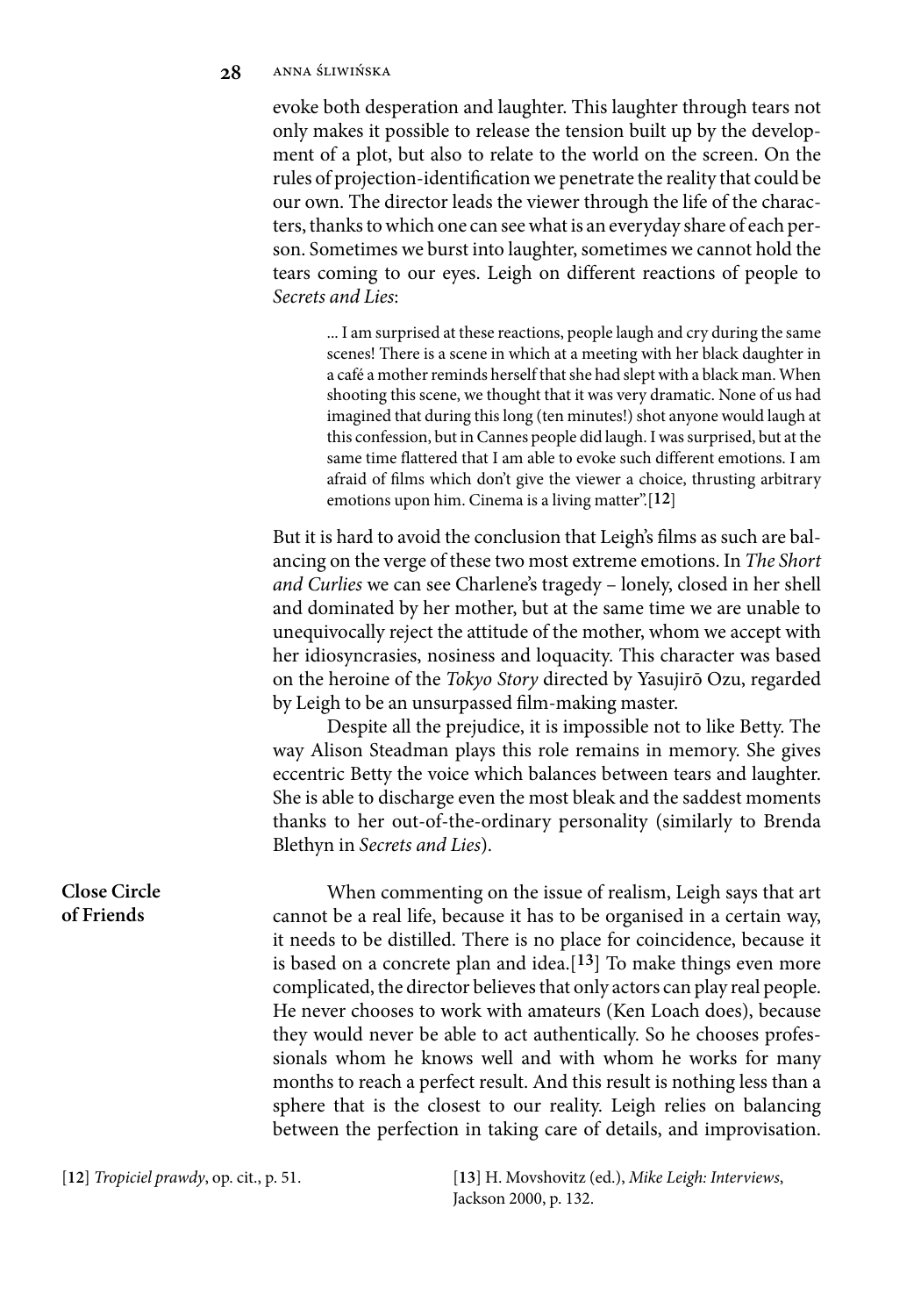The actors can afford it, because they do not play a particular role, they rather become a character created by the director in the first draft of the script. As Leigh emphasizes, only thanks to this can one reach something that becomes real feelings and emotions.[**14**]

Working with actors begins many months before the planned filming and consists in talking and trying to get into the role. Thanks to this an actor who appears on the set can start working easily. What is interesting, Leigh does not allow actors to meet beforehand, their interaction takes place only on the set. He says:

For me the behaviour of the characters, their reactions are the heart of the narration. Before filming I meet with each of my actors individually and I try hard not to let them contact one another. When they are finally on the set, I encourage them to improvise, to propose something of their own. I can continue writing my scripts on this basis. We shoot the film and, and when there is nothing more to shoot, we use the time for rehearsals and further improvisations. I think it is a good method of showing the truth about characters, their relationships, and the strength of their emotions. It is all way easier to me, because I have my technical crew, with whom I have worked for a long time and who got used to my constant search for truthfulness.[**15**]

Thanks to this actors who become characters are forced to react in a way that we know from everyday life. Therefore an actor is not an actor anymore, but becomes the character he plays. Leigh believes this is a necessary condition for truthfulness on the screen:

In my films I have always tried to find out who we really are. I have always made films about identity, respect and tenderness. I always try to reach as much truth and realism as possible, so that one can smell the skin of my characters and they become three-dimensional. My reasoning is very easy: the better the viewers get to know the characters, the better they understand them.[**16**]

Tadeusz Sobolewski adds his comment:

Mike Leigh's method of working with actors, based on many months of rehearsals, lets him construct the story based on people's faces. In *Secrets and Lies* the faces create a fascinating micro-drama, more interesting than the actual feature film plot. Leigh does not aim at exposing the characters. As a matter of fact, we are not dealing with satire, but with something to which the English criticism refers as tragicomic realism.[**17**]

Such roles become a real challenge, even for the best actors. Definitely this is why Leigh tends to return to the same collaborators. He knows, how much they are ready to sacrifice for a role, and he is well aware of their skills. It is also significant that the same faces that appear on another film set make a substitute for family and community. The

[**14**] Ibidem, p. 52. [**15**] *Tropiciel prawdy*, op. cit*.*, p. 50. [**16**] Ibidem, pp. 50–51.

[**17**] T. Sobolewski, *Amatorzy w teatrze życia,* "Gazeta Wyborcza" 1997, issue 56, p. 15.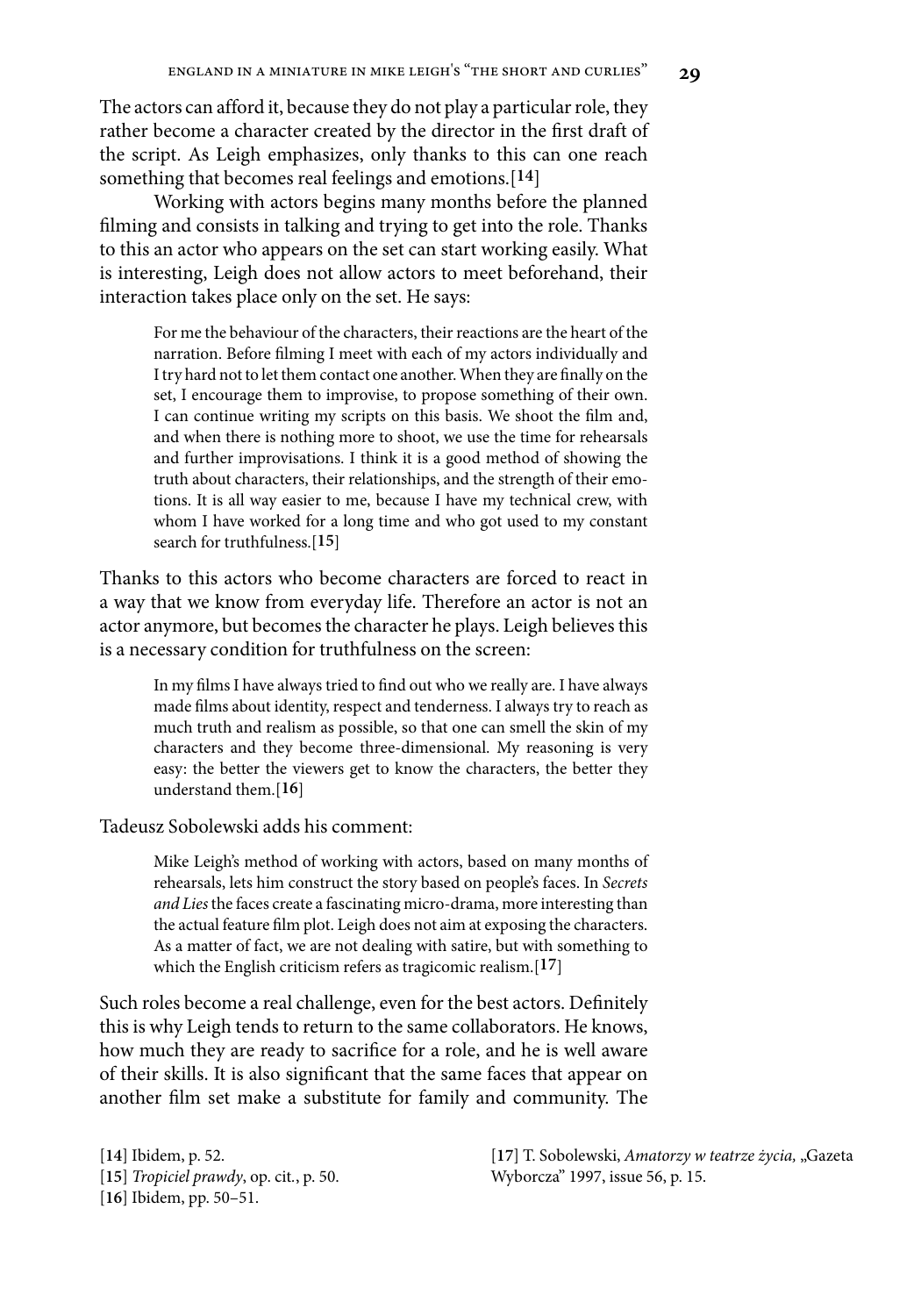director cares about such relations with collaborators most. Three actors with whom Leigh has collaborated permanently appeared in *The Short and Curlies.* The role of frustrated and eccentric Betty was played by Leigh's then-wife Alison Steadman, who also appeared in *Hard Labour*, *Nuts in May*, *Abigail's Party,* and, after 1987, in *Life is Sweet*, *Topsy-Turvy* and in a cameo in *Secrets and Lies*. Her best client, a young pharmacist Joy was played by Wendy Nottingham, whom we could later watch in *Topsy-Turvy*, *Secrets and Lies* and *Vera Drake*. The role of her silly boyfriend played David Thewlis, who also appeared later in *Life is Sweet*. But the key moment in his career was the role of Johnny in award-winning *Naked.* It should be remembered that Clive character from *The Short and Curlies* was in a way a sketch of Johnny. The protagonist of *Naked* will destroy all his relationships with women in the name of apparent freedom. His over intellectual gibberish (which in *The Short and Curlies* was a collection of jokes) will require to be fulfilled in life, the consequence of which is the final scene of the film in which Johnny leaves home in order to wander alone around the empty streets of London.

Leigh does not often work on a pre-written text. He prefers improvisation and the freedom of work. However, he always writes scripts for his films himself, and, which is not so common nowadays in the case of contemporary directors, he publishes them in print. It is definitely the echo of his theatrical experience which influenced his subsequent director's career and which is inherently connected with a written word. However, such a move also means that we can treat this text as a literary material. The first meeting with Leigh's scripts was a great surprise to the author of the present article. She had expected directions that would explain everything and a detailed description of each character, but what she received were simple dialogues, interrupted from time to time by information on the setting and characters' behaviour. The first disappointment that when reading Leigh's scripts soon turned into the idea that keeps the author convinced that this artist is extraordinary. Leigh did know that it would be impossible to give the readers a text full of deep and metaphorical analyses to which British cinema was resistant for so many years. The psychological depth resulting from the director's instructions would be a fake one. Both in the film and in the text everything happens among the real drama characters. The description and movingly rich portrait of characters is built by means of behavioural diagnoses and the delivered lines. At the same time the printed text shows us how precisely the dialogues are crafted, where there are no empty spaces, and there are multiple details which build the characters' portraits. A seemingly apsychological and behavioural description leads to the fuller presentation of the characters' depth. There are no random words, but there is consistency of the portrayal of people.

Mike Leigh's films have never been in the mainstream or entertained the masses. From the very beginning his cinema has required